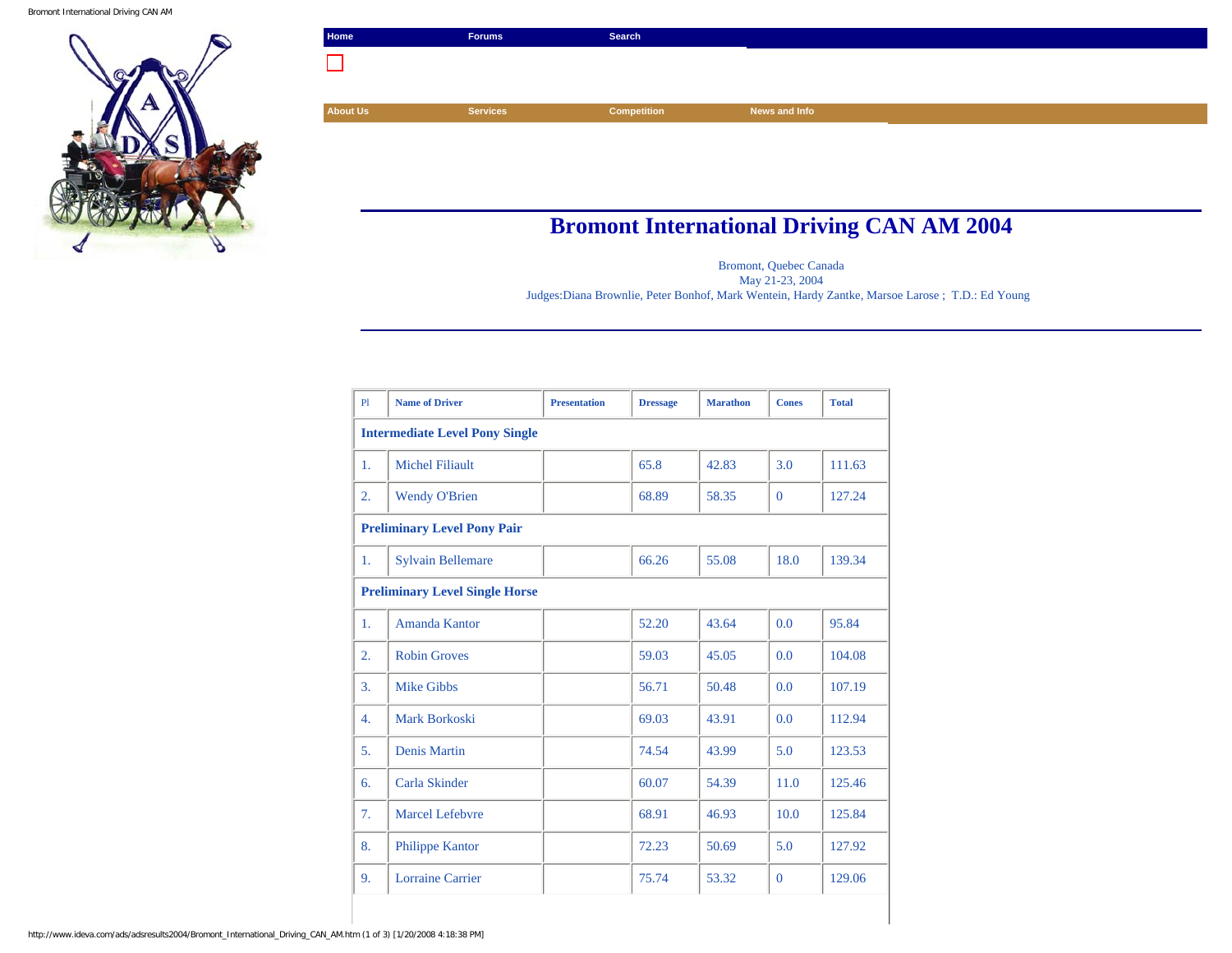| 10. | <b>Wilson Groves</b>                        | 71.60 | 59.38  | $\overline{0}$ | 130.98  |
|-----|---------------------------------------------|-------|--------|----------------|---------|
| 11. | <b>Dwayne Warner</b>                        | 67.39 | 58.95  | 10.0           | 136.34  |
| 12. | <b>Francis Uhran</b>                        | 64.36 | 138.51 | 0.0            | 202.87  |
| 13. | <b>Peter Trainor</b>                        | 72.41 | 54.95  | 13.8E          | 141.11E |
|     | <b>Preliminary Level Pair Horse</b>         |       |        |                |         |
| 1.  | <b>Darryl Billing</b>                       | 48.03 | 48.66  | 11.00          | 107.69  |
| 2.  | <b>Jacques Lemieux</b>                      | 73.80 | 46.18  | 10.00          | 129.98  |
| 3.  | <b>Martial Dagenais</b>                     | 62.54 | 60.24  | 15.00          | 137.78  |
| 4.  | <b>Ed Werner</b>                            | 76.06 | 54.01  | 17.5           | 147.57  |
|     | <b>Preliminary Level Horse Four</b>         |       |        |                |         |
| 1.  | <b>Eugen Hug</b>                            | 70.03 | 74.68  | 5.0            | 149.71  |
|     | <b>International Level FEI Pony Single</b>  |       |        |                |         |
| 1.  | <b>Suzy Stafford</b>                        | 43.60 | 74.57  | $\overline{0}$ | 118.17  |
| 2.  | Vivian Creigh                               | 56.00 | 93.22  | 20.0           | 169.22  |
|     | <b>International Level FEI Horse Single</b> |       |        |                |         |
| 1.  | <b>Sue Mott</b>                             | 38.40 | 78.03  | $\overline{0}$ | 116.43  |
| 2.  | <b>Nancy Johnson</b>                        | 46.40 | 74.78  | 18.5           | 139.68  |
| 3.  | <b>Diane Trefry</b>                         | 54.40 | 89.73  | $\overline{0}$ | 144.67  |
| 4.  | <b>Sterling Graburn</b>                     | 47.20 | 77.47  | 20.0           | 144.67  |
| 5.  | Deb Laderoute                               | 54.60 | 89.84  | 5.0            | 149.44  |
| 6.  | <b>Francios Bergeron</b>                    | 62.20 | 82.51  | 5.0            | 149.71  |
| 7.  | <b>Patsy O'Brien</b>                        | 51.60 | 84.55  | 15.0           | 151.15  |
| 8.  | <b>Andre Paquin</b>                         | 60.80 | 75.80  | 15.5           | 152.10  |
| 9.  | <b>Scott Monroe</b>                         | 42.00 | 132.50 | 5.0            | 179.50  |
| 10. | <b>Bob Koopman</b>                          | 73.80 | 138.72 | 5.0            | 217.52  |
| 11. | <b>Ryan Weatherford</b>                     | 42.40 | 248.37 | 8.0            | 298.77  |
| W   | <b>Carole Dailley</b>                       | 57.80 | 198.69 | W              | 256.49W |
| W   | Fred Merriam                                | 40.80 | 248.37 | W              | 289.17W |